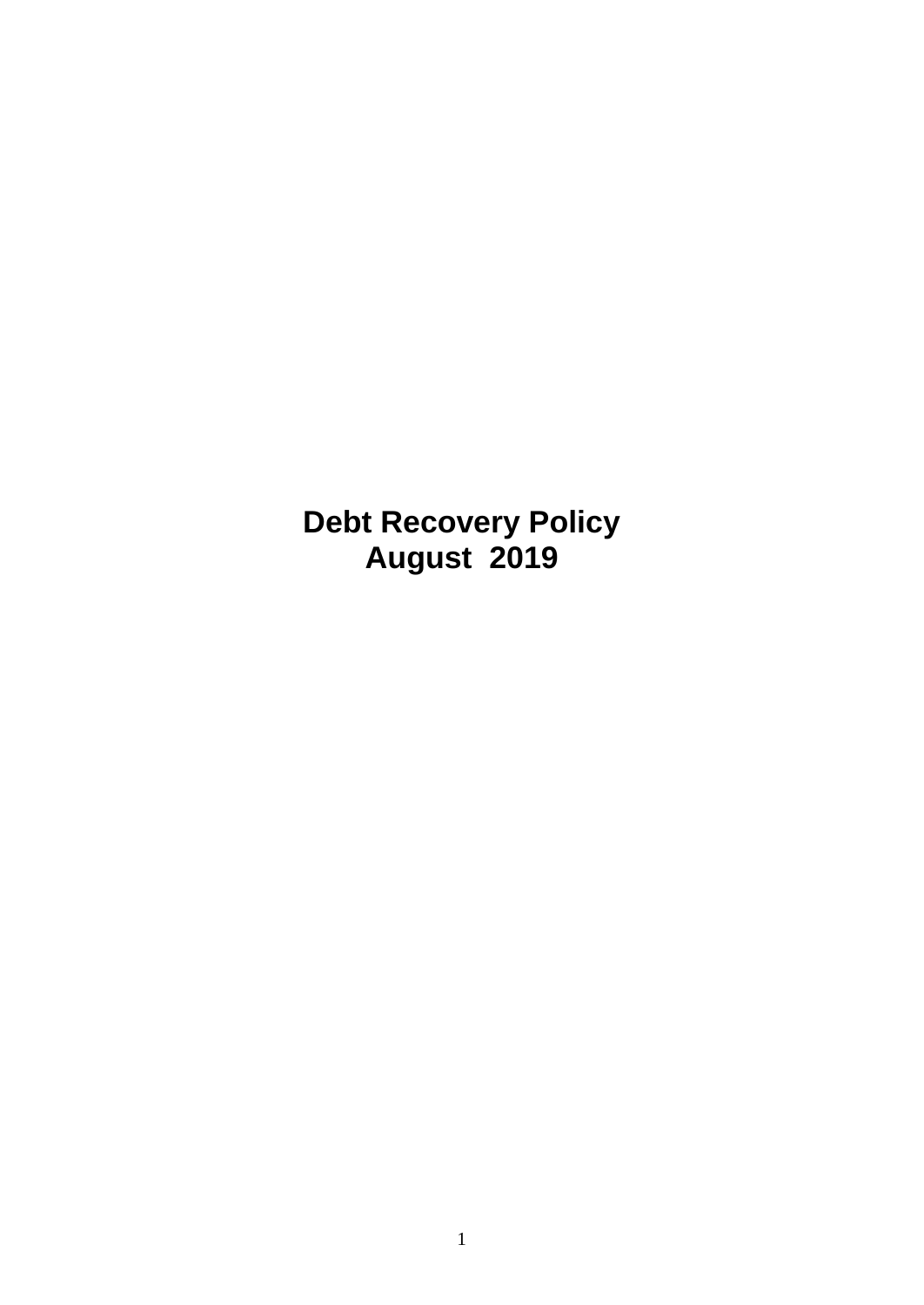## **1.0 Introduction**

- 1.1 Homes For Life Housing Partnership is committed to achieving best practice in arrears management, this being integral to the Board's objective of maximising available resources within the Company.
- 1.2 This document therefore outlines the Company's Arrears Policy, one of the key documents we produce. In line with good practice, the underlying principles are to (i) help tenants and owners avoid getting into arrears and (ii) ensure that these are dealt with in a fair but effective manner when they do.
- 1.3 The Company's main source of income is rents and it is therefore critical that losses in this area are kept to an absolute minimum. Ultimately, high rent arrears could prevent the Company from having sufficient funds to maintain and manage the housing stock in the long term.
- 1.4 As well as outlining the Company's approach in controlling and managing arrears due to non-payment of rent by the tenant, the policy also outlines what the Company will do to minimise debts due to none payment of factoring dues

### 1.5 **Formulation of Policy**

1.5.1 This policy reflects the guidance on good practice given to social landlords in the collection of arrears. It recognises that it is in the interests of both landlords, tenants and owners to ensure that rent or factoring fees are paid promptly and to ensure that difficulties are resolved wherever possible without court proceedings. ,

There are National Outcomes, Business Plan objectives and Scottish Social Housing Charter Outcomes that this policy should comply with..

One of the key priorities in our Business Plan is to be:

*"• Approachable, reliable, maintaining affordable rents and desirable homes*

## **The Scottish Social Housing Charter**

The Charter sets the standards and outcomes that all social landlords should aim to achieve when performing their housing activities. Our services and any action taken against tenants in rent arrears or owners in factoring arrears must have regard to the following Charter outcomes:

- **Outcome 1**: every tenant and other customer has their individual needs recognised, is treated fairly and with respect, and receives fair access to housing and housing services.
- **Outcome 9**: People at risk of losing their home get advice on preventing homelessness
- **Outcome 11**: Tenants get the information they need on how to obtain support to remain in their home; and ensure suitable support is available, including services provided directly by the landlord and by other organisations
- **Outcome 13**: Tenants, owners and other customers receive services that provide continually improving value for the rent and other charges they pay.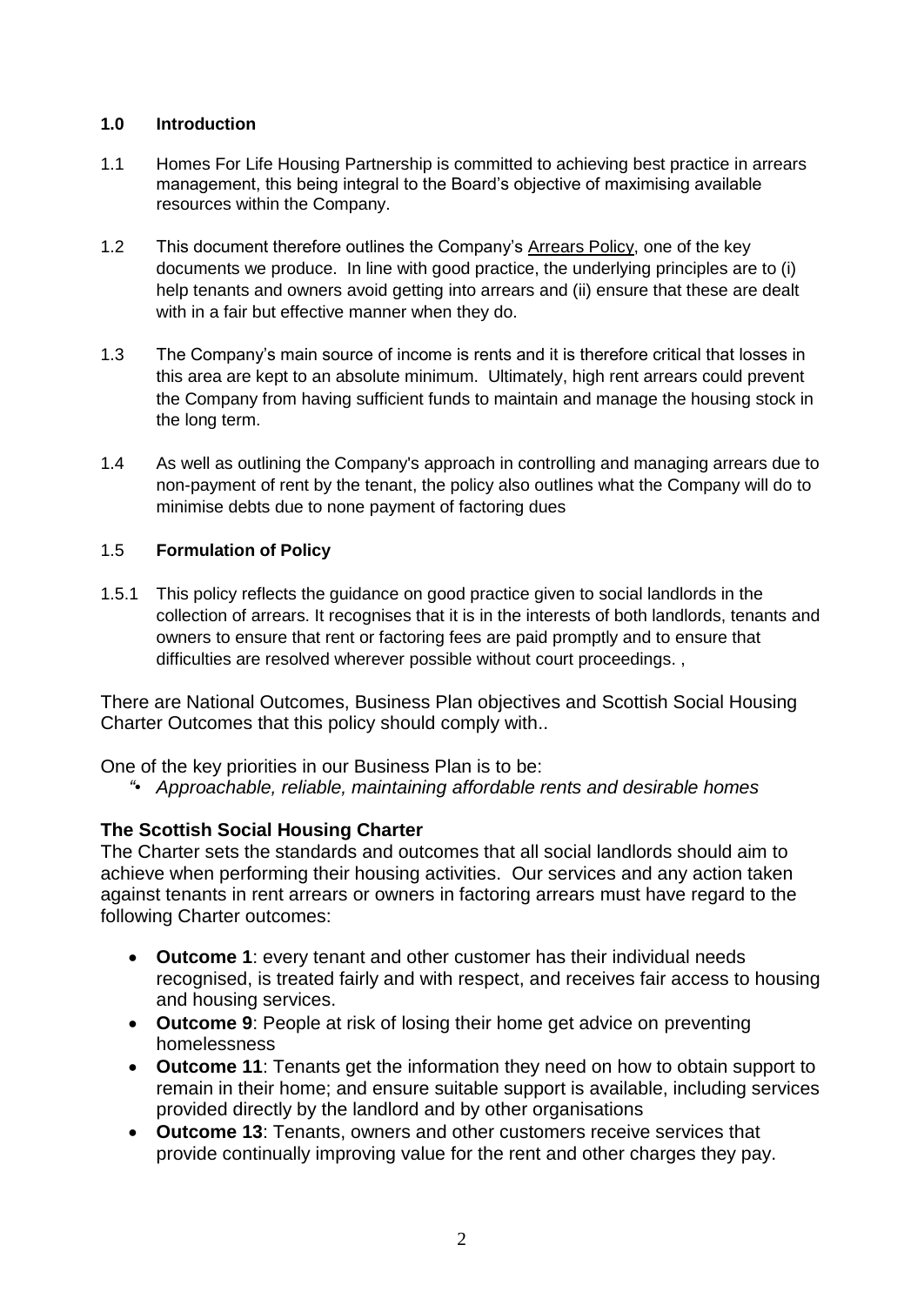# **Legal and Regulatory Framework**

The Company will ensure that this policy complies with the law and with regulatory and good practice requirements in minimising rent arrears and evictions. This includes the following:

Debtors (Scotland) Act 1987 Data Protection Act 1998 Human Rights Act 1998 The Children (Scotland) Act 1995 Housing (Scotland) Act 2001 Debt Arrangement and Attachment (Scotland) Act 2002 Homelessness etc. (Scotland) Act 2003 The Bankruptcy and Diligence etc (Scotland) Act 2007 Housing (Scotland) Act 2010 (Pre-action Requirements) Equalities Act 2010 Housing (Scotland) Act 2014 The General Data Protection Regulation (GDPR) 2016

## 1.6 **Consultation**

1.6.1 As outlined in the tenant participation policy, the Company welcomes the statutory provisions in the Housing (Scotland) Act 2001 which require all social landlords to take tenants' views into account when reviewing key service delivery policies where there may be a significant effect on tenants.

## $1.6.2$  [HO1]

## **Fairness and Equality**

We will ensure that tenants receive fair and equal treatment regardless of disability, marital status, gender, age, race, ethnic or national origin, religious belief or sexual orientation.

We will issue standard escalation letters which are jargon-free and written in plain **English** 

We will make information available in other languages and other formats eg large print or Braille if requested

We will provide interpreting services for interviews when required

## **2.0 POLICY OBJECTIVES**

### **Rent Arrears Prevention**

- 2.1 The first objective of this policy is to be effective at preventing rent arrears prevention should be viewed as the key to the success of the policy. Prevention starts at the conditional offer of tenancy stage. We ask matched applicants to consider whether or not they can afford to take on, furnish and maintain a tenancy. We direct them to financial advice to be sure they have considered this before they take up the offer of tenancy. .
- 2.2 When a new tenant is being taken through their tenancy agreement at the sign-up stage, the Housing Officer will make the tenant aware of the various methods of paying rent. The procedure for making payments by their preferred method will be explained and, we will promote Direct Debit as the most convenient way to pay for tenants who do not receive full Housing Benefit or full Universal Credit managed payments to pay their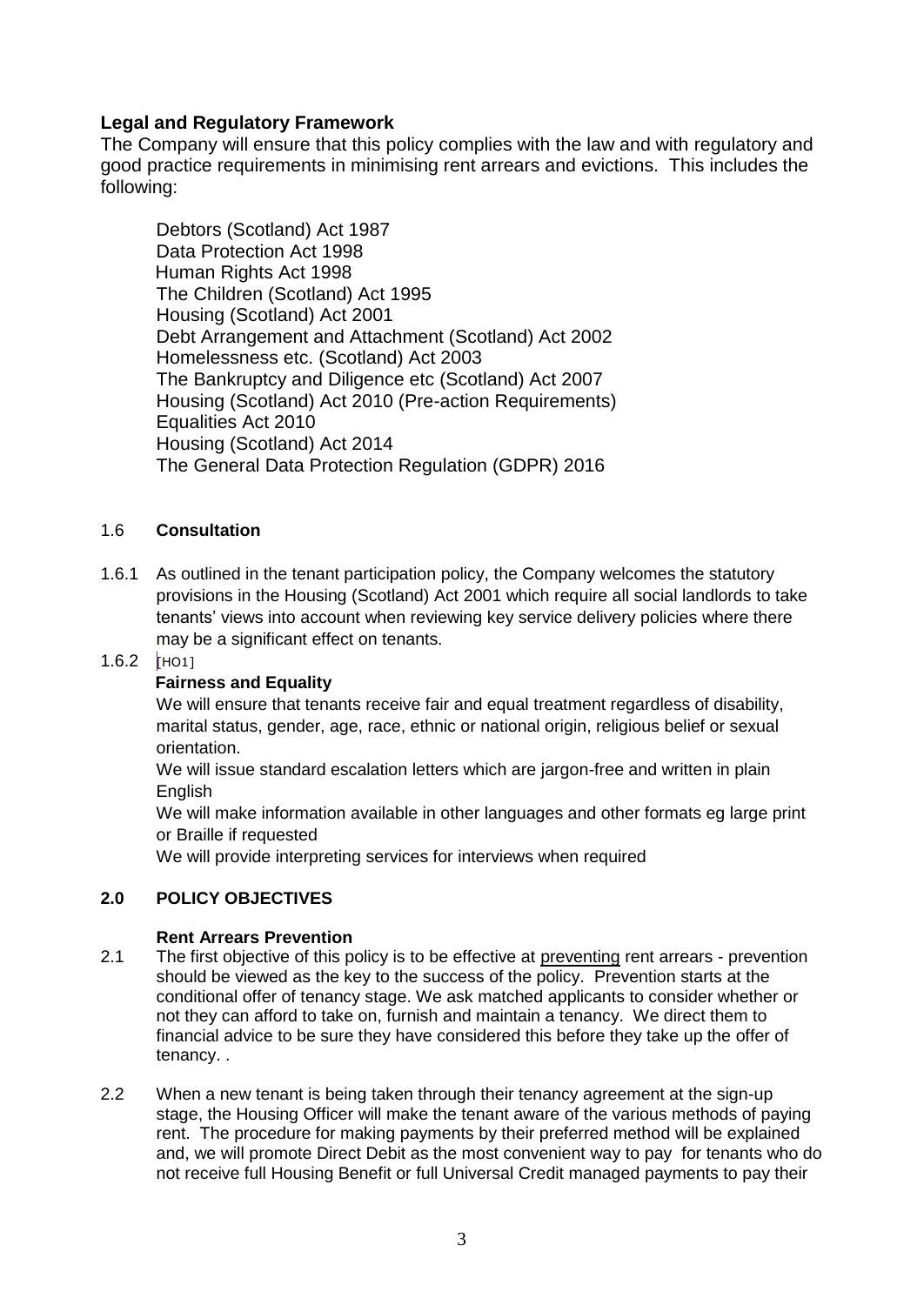rent. Direct Debits can be set up in a variety of ways to suit the tenant's income and minimise difficulties with budgeting. For example monthly, weekly, 4 weekly or fortnightly.

- 2.3 Also part of the sign-up procedure is a check on the tenant's entitlement to Universal Credit or Housing Benefit. Where the tenant does (or may) qualify for Universal Credit or Housing Benefit, the Company will assist the tenant to apply if necessary.
- 2.4 We will identify people who may be at a higher risk of falling into arrears at an early stage, for example young people taking up their first tenancy, people who have experienced homelessness, people with mental health issues, people with learning difficulties and people with a prior history of rent arrears. We will allocate more time to supporting tenants with these known risk factors.
- 2.4 Finally, the arrears procedure will be explained and the tenant will be provided with a summary leaflet. In particular, the tenant will be advised to contact their Housing Officer as soon as they become aware of any problems whatsoever in making the rent payments.

### **Early Action**

Rent accounts will be monitored regularly and closely by the Housing Officer.

- 2.5 Once a rent payment has been missed, it is critical that the tenant is contacted as early as possible so that the problem can be addressed whilst the arrear is still relatively small. Early contact means that the Housing Officer should make contact with the tenant in arrears within five working days of the payment being late. The method of contact should be by letter, with the Housing Officer supplementing this by a visit or telephone call if this is considered appropriate. Under no circumstances should a new arrear be allowed to exist for an entire debit period without good effort being made to contact the tenant.
- 2.6 A record of all contact should be kept on the SDM "diary" facility for the purposes of showing an audit trail, with copies of all correspondence being attached to the SDM diary. This is extremely important should the Company ultimately take legal action as poor record-keeping could compromise the Company's position in Court.
- 2.7 There are a number of reasons why a new arrear may appear on a rent account. For example, there may be a change in the tenant's circumstances, waiting times for Universal Credit payments to be processed, the tenant may be experiencing difficulties in making the rent payments, or the payment may have been made but, for some reason, not credited to the account. Whatever the reason, it is clear that early action helps.
- 2.8 If, once the tenant has been contacted, it becomes clear that the arrear is not going to be cleared immediately, the Housing Officer will make an arrangement for repayment – see sections 2.9 to 2.11, below.

### **Making a Fair and Effective Repayment Arrangement**

- 2.9 The Company recovers arrears "fairly and effectively". This means that:
	- The repayment amount will be informed by the amount that the tenant can afford
	- Missed payments will be acted upon quickly (within five days of a payment due failing to show up on the rent account)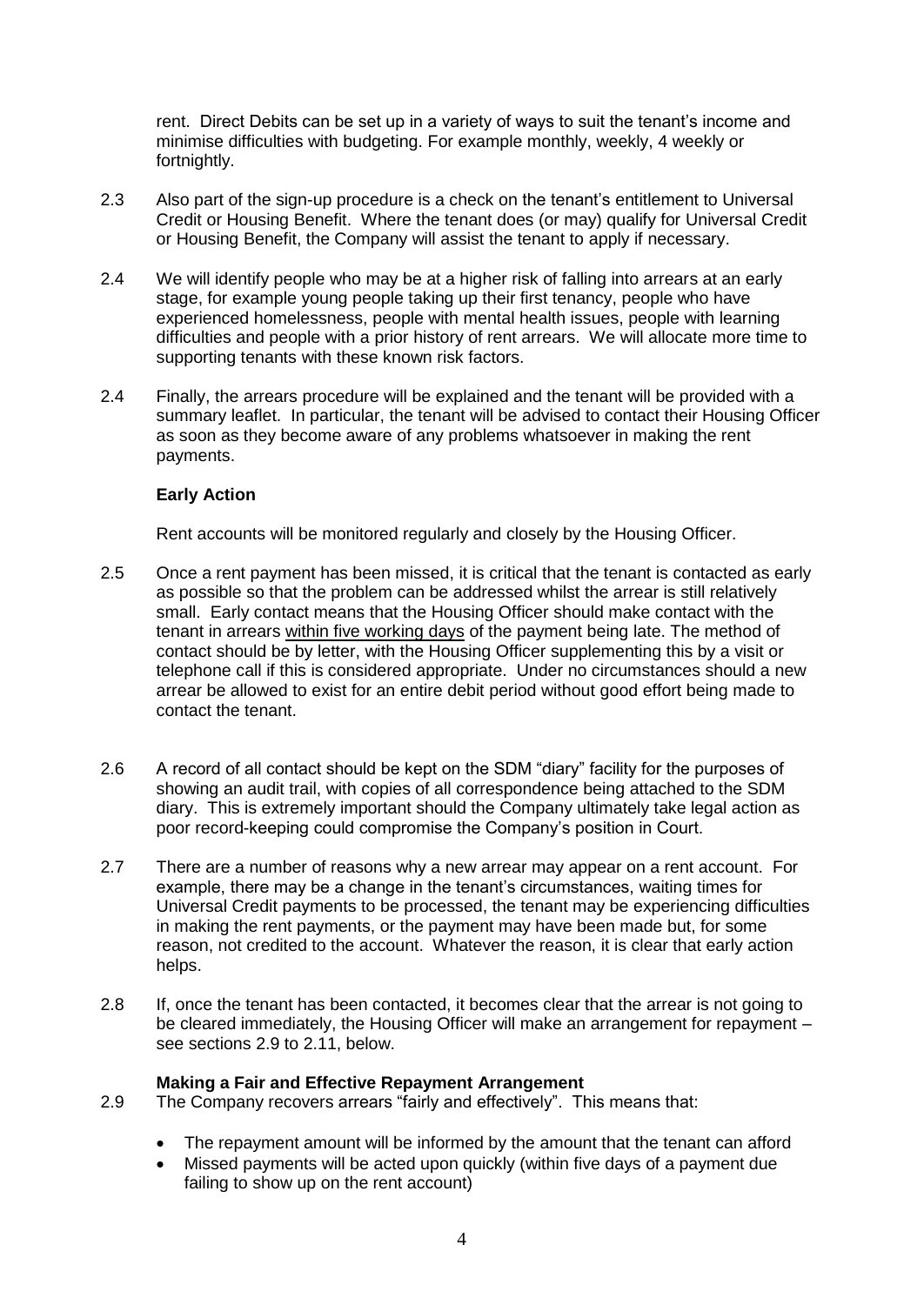- The minimum arrangement acceptable is where the arrear will reduce by at least the equivalent of the DWP Arrears Direct amount
- 2.10 A pro forma will be completed for all cases where the arrear will not be cleared prior to the next debit period (a copy of this can be found on pages 1 to 3 of the Arrears Visit Pack at Appendix 1). When making an arrangement, the Housing Officer will observe the following:
	- be sensitive and non-threatening whilst communicating the seriousness of the situation
	- be mindful that some situations can be exacerbated by a home visit, for example domestic abuse. consider whether the tenant has any particular needs or requirements such as an interpreter or someone to advocate on their behalf and act accordingly, being aware of confidentiality and Data Protection issues – a mandate should always be signed, if possible
	- be sensitive to cultural and gender issues
	- arrange follow-up visits to discuss the situation where the arrears are likely to take more than 6 months to be cleared
	- establish whether there are any qualifying occupiers over the age of 16 (or currently 15) in the household for reference in any future legal action
	- from the income and expenditure pro forma, assess whether the tenant could benefit from the services of a welfare benefits advisor/debt counselling service, and offer to make arrangements/an appointment as necessary
- 2.11 As noted in section 2.9, the amount to be paid towards the arrear should be based on the ability of the tenant to afford the payments. There is therefore no minimum or maximum amount except that the equivalent to the DWP Arrears Direct weekly deduction should be paid unless exceptional circumstances prevail – the Company will encourage tenants eligible for Arrears Direct or Universal Credit Managed Rent Arrears Payments to agree this method of arrangement.
- 2.12 On the same or next day after an arrangement has been made, letter ARR9 (in an alternative format, if required) should be sent out. This should detail:
	- the total amount payable broken down into the net charge and the amount going to the arrear
	- the frequency of the payments
	- the method of payment
	- contact arrangements which the tenant must follow if he/she is unable to adhere to the agreement
	- summary copy of the arrears policy

### **3.0 LEGAL ACTION**

- 3.1 The Scottish Secure Tenancy Agreement allows the Company to take legal action against tenants in arrears under certain circumstances (these are described in more detail below). The Company will take legal action where:
	- a tenant fails to co-operate in reducing the arrears, or
	- the repayment arrangement is repeatedly broken
- 3.2 Legal action is a serious matter which could result in a tenant losing his/her home and, as such, it will not be entered into lightly. The converse of this is that, when legal action is started, it will be on the basis that the Company is prepared to carry it out. Tenants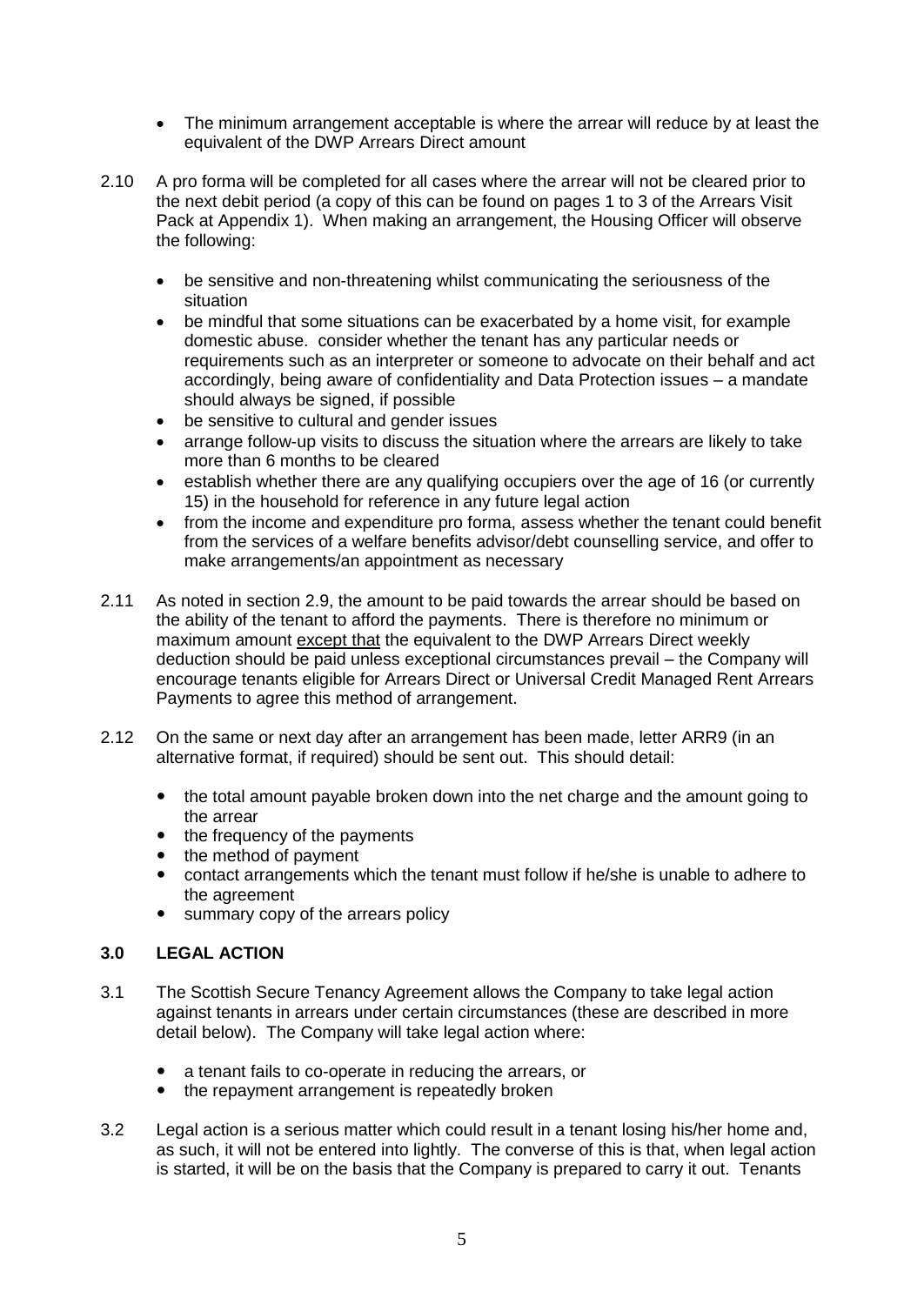will therefore be made aware that the sanction of legal action is not viewed as an empty threat. Pursuing court action will only follow once every reasonable effort has been made to meet the tenant and assist them to address their arrears.

### **The Legal Remedies Available**

- 3.3 Registered Social Landlords may take one of the following:
	- Seek to recover the property only
	- Seek to recover the arrear only (with the tenant remaining in the property)
	- Seek to recover both the property and the arrear this is known as a conjoined action
- 3.4 The Company's policy is to pursue a conjoined action. Moreover, where the SheriffCourt rules in favour of the Company, an award of legal expenses against the tenant will also be sought by the Company's solicitor.
- 3.5 A glossary of some of the more common legal terms is located at Appendix 2 and is included in new tenant's sign up packs.

## **4.0 THE PROCEDURE FOR TAKING LEGAL ACTION**

4.1 The procedure for serving a Notice of Proceedings is governed by section 14(2) of the Housing (Scotland) Act 2001 and applies to all of the Company's tenants irrespective of whether a new Scottish Secure Tenancy Agreement has been signed. The Notice must state the grounds for recovery and the date after which the Company can raise recovery proceedings. The relevant ground for recovery for rent arrears is Ground 1, Schedule 2, Part 1, which states:

*"Rent lawfully due from the tenant has not been paid, or any other obligation of the tenancy has been broken."*

## **4.2 Pre-Action Requirements**

- 4.3 The Housing (Scotland) Act 2010 introduced pre-action requirements that landlords must satisfy in all rent arrears cases before serving a notice on a tenant. Under sections 14 and 14A of the Housing (Scotland) Act 2001 Act as amended by section 155 of the 2010 Act and changes to repossession orders under section 16 of the 2001 Act as amended by section 153 of the 2010 Act Registered Social Landlords (RSLs) must be able to demonstrate that they have;
	- 1. Given clear information about the tenancy agreement and the unpaid rent or other financial obligations;
	- 2. Made reasonable efforts to give help and advice on eligibility for Universal Credit or Housing Benefit and other types of financial assistance;
	- 3. Given information about sources of assistance for debt advice;
	- 4. Made reasonable efforts to agree with the tenant a reasonable plan for money due and future payment of the rental charge;
	- 5. Considered the likely result of any application for Universal Credit or Housing Benefit that has not yet been decided;
	- 6. Considered other steps the tenant is taking which are likely to result in payment within a reasonable time;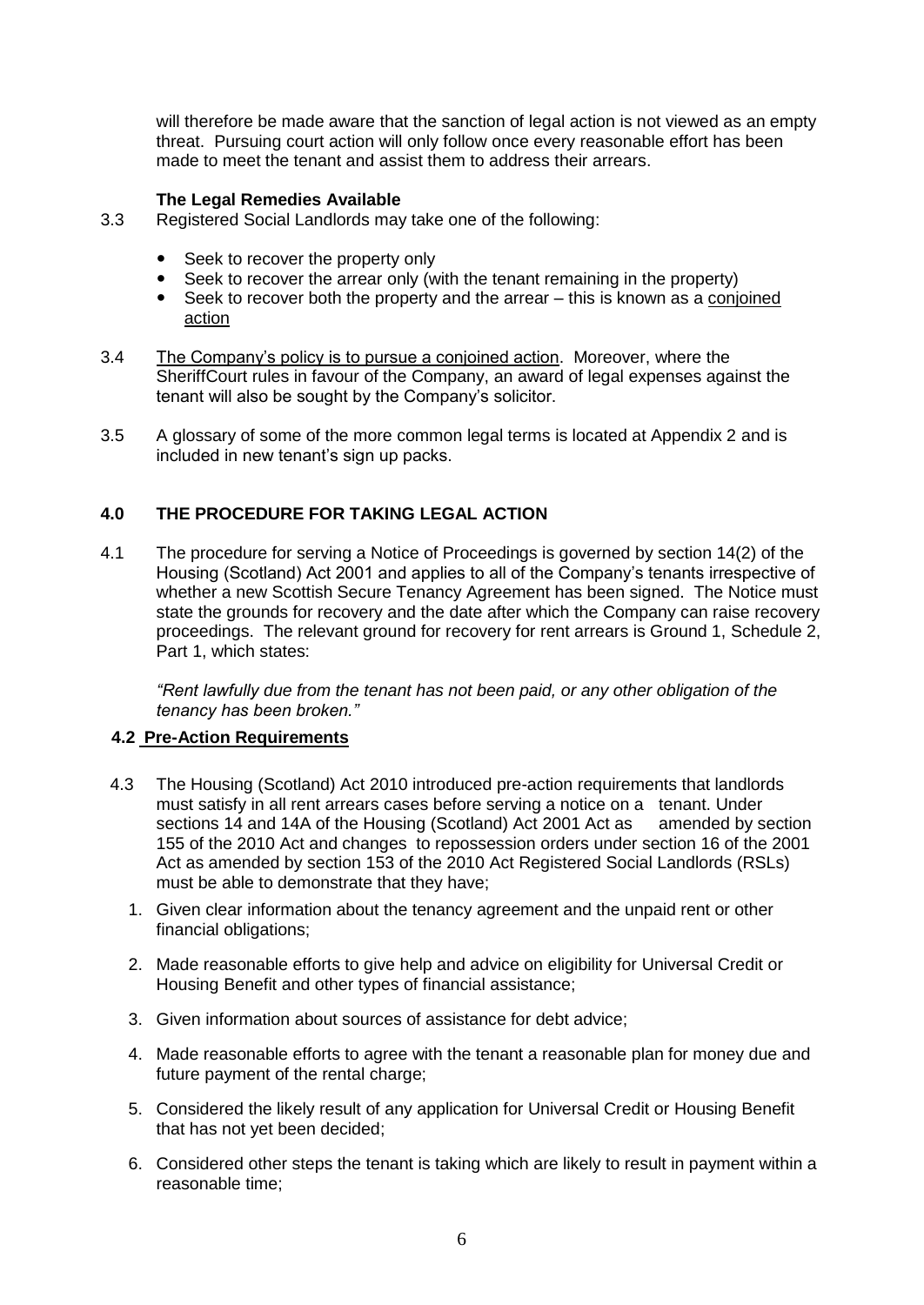- 7. Considered whether the tenant is complying with the terms of an agreed plan for the money due and continuing to pay the rental charge; and
- 8. Encouraged the tenant to contact their local authority to advise of their housing situation.

#### **The Right of Non-Tenants to be Heard in Court**

- 4.3 From 30 September 2002 all "qualifying occupiers" have the right to be heard in Court "qualifying occupiers" are all those living in the household who are aged 16 or over, including members of the tenant's family and their children. This means that Notices must be served on each person living in the household who is aged 16 of over. If this is not done, then the action is likely to fail.
- 4.4 There may, of course, be situations where the Company is unaware that someone has moved into the household and, therefore, the Notice is not served to that person. What is likely to happen in such circumstances has yet to be tested in Court. The SFHA highlights the contractual duty upon tenants to keep the landlord informed of all those living in the property but, nevertheless, failure to include qualifying occupiers in legal action could invalidate the action. Until some case law has been established, the Company's approach will be to take all reasonable steps to keep up to date. For example:
	- Emphasise the requirement to keep the Company informed of who is living in the property at the sign-up.,
	- Remind tenants through inserts in newsletters and other publicity that they must inform the Company if the household composition changes (this may also be advised in a newsletter from time to time).
	- Check household composition when carrying out arrears interviews, particularly when completing the income and expenditure pro forma.
	- Pay particular attention to children who are 15 years old at the time the Notice is served as the Company is required to serve this individual with a Notice when they become 16.

### **The Early Stage**

- 4.5 When rent arrears occurs (or an arrangement is broken) the Company will send the first standard escalation letter to the tenant within five working days. The Company has developed a suite of standard letters (Appendix 3) that should be used, additional information can be added to the standard letter to personalise it for the tenant's particular circumstances as required. If there is no contact within another five working days, the Housing Officer, once he/she is reasonably satisfied that the tenant is not away from home, should issue the second standard arrears letter requesting the tenant to make contact within five days. .
- 4.6 If the tenant still does not respond, then a third letter should be sent with an appointment for interview in either the tenant's home or the Company's office. At this time, the tenant should also be advised that failure to attend the appointment (or contact the Company to arrange a more suitable time) will result in the first stage of legal action being taken – the summary arrears policy should be included at this stage.
- 4.7 The purpose of the above is to help ensure that an arrangement for repaying the arrears are made before the next monthly charge is raised. If no contact is made, however, a second missed payment may occur. The Flow Chart at Appendix 4 should be used as a check that letters and/or visits are done within the required timescales.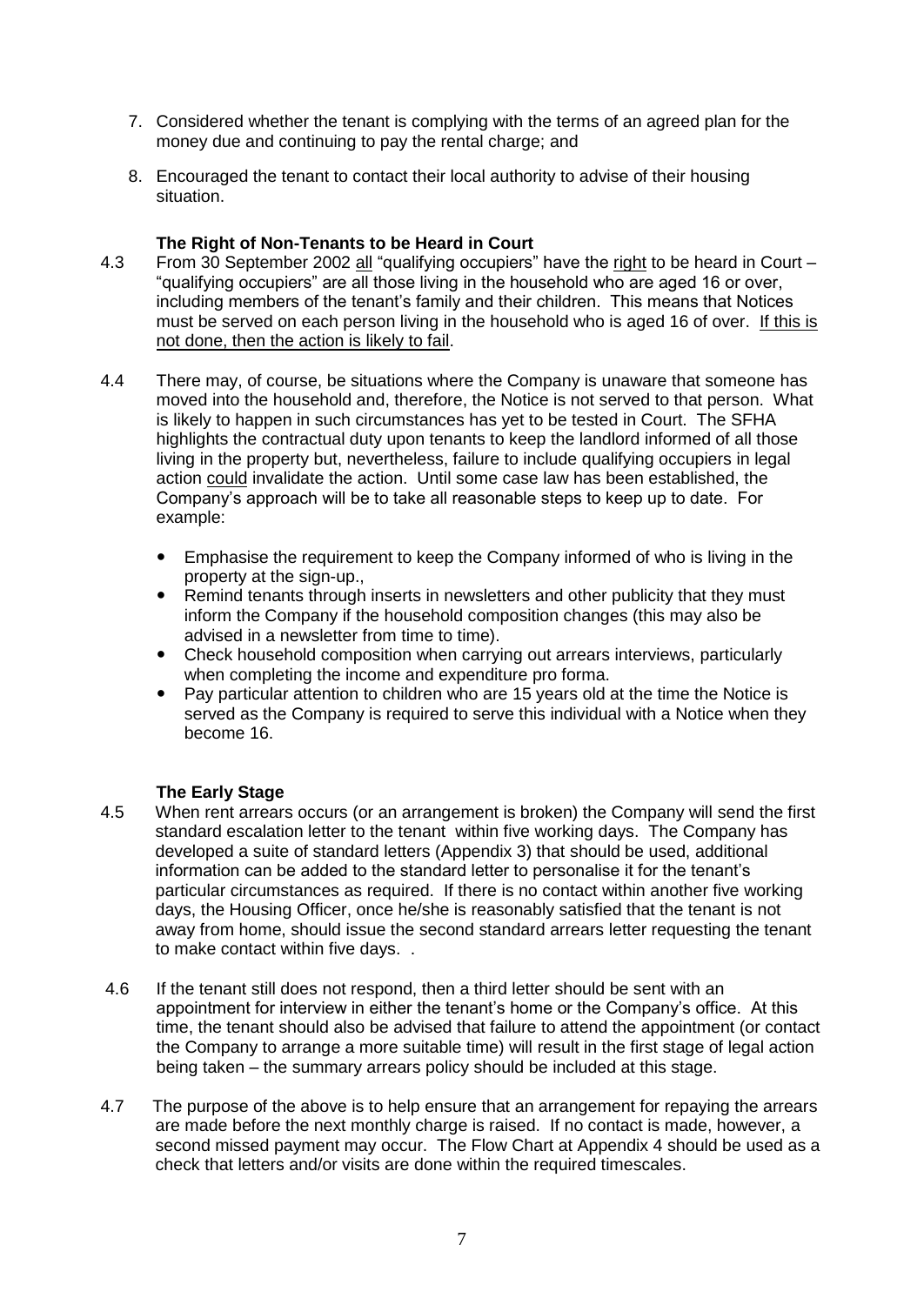- 4.8 The early-stage standard letters, home visits and office appointment ensure that Pre-Action Requirements (PARs) are met. The letters advise the tenant what help is available to them particularly in relation to claiming benefits and getting help with debt as well as the consequences of continuing to not pay rent. Payment of outstanding rent or an arrangement to pay stops the escalation process at the pre-court stage.
- 4.9 By the time the tenant has missed an appointment, two payments will have been missed. At this point, the Company should prepare the Notice of Proceedings for Recovery of Possession (NOPRP) which should be served on the fifth day after the third payment has been missed. A letter should be sent to the tenant outlining this as soon as the appointment has been missed and attempts will continue to be made to contact the tenant up to the time that the NOPRP is due to be served.

### **Authorising Legal Action**

- 4.10 The Housing Officer (or person deputising in his/her absence) should make a recommendation to the Customer Service Manager where it is felt that a Notice should be served. The Housing Officer should prepare a short report outlining the reasons for legal action beginning and detailing all attempts at contact. The household composition (and the day on which this was last verified) should also be noted. (Where the Customer Service Manager is absent for a week or more, another member of staff should double-check the reasons for serving the Notice and, assuming that both are in agreement, the Notice should be served.
- 4.11 Any action beyond serving of the first Notice must be endorsed by the Business Manager up to, and including, the point that a Decree is obtained and eviction agreed or the action is suspended.
- 4.12 In all cases where the Company decides to pursue legal action the Housing Officer will, subject to Data Protection considerations and in compliance with Section 11 of the Homelessness etc. (Scotland) Act 2003, contact East Lothian Council's Social Work Services and Homeless section on the tenant's behalf.

### **Decree Granted**

- 4.13 When a Decree is granted, there is often a delay between obtaining the Decree and deciding whether to evict the tenant. A decree remains enforceable for up to 6 months after it is granted by the Sheriff Court. . The tenancy is not ended until the eviction has been carried out.
- 4.14 **Violent Profits** If a tenant pays money to the Company after the eviction is carried out and the tenancy has been ended this is treated as violent profits and not rent. Where the issue of violent profits arises, the Housing Officer should liaise with the Finance Agent or Business Manager to ensure that a separate account exists for the money to be deposited. The Housing Officer should also check with the solicitor that it is acceptable to treat any money paid as violent profits.
- 4.15 Any money paid during this period will be recorded separately in the tenant's Memo account of SDM and their diary.

### **5.0 OTHER TYPES OF RENT ARREARS**

5.1 This section deals with (i) technical arrears and (ii) former tenant arrears. Because of the nature of these amounts, conventional management (as outlined above) is unlikely to be appropriate and the following procedures should be used.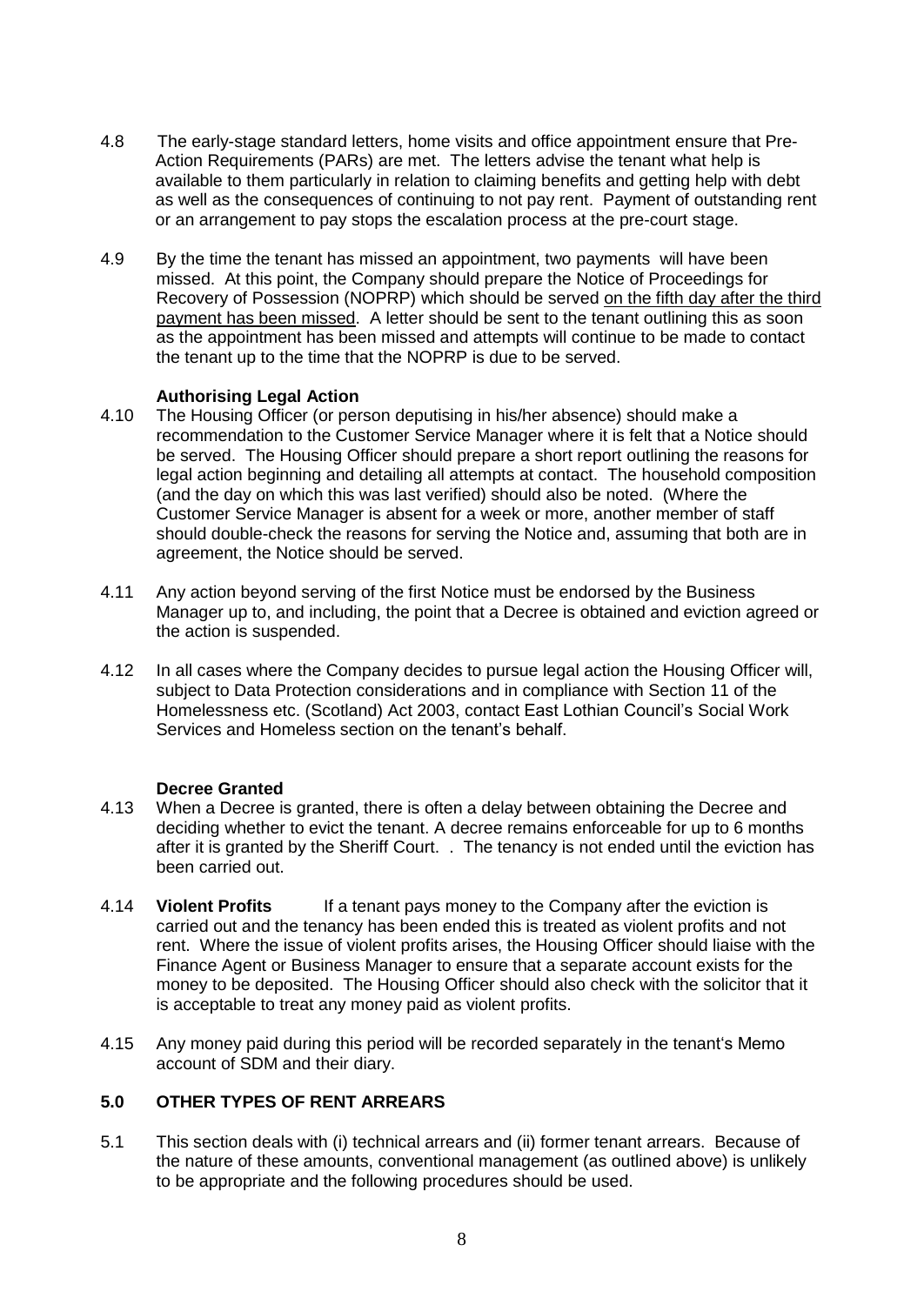### **Technical Arrears**

- 5.2 The vast majority of technical arrears relate to amounts of rent that are due to be paid by Universal Credit or Housing Benefit on the tenant's behalf, but are outstanding due to processing or timing delays.. Where the Housing Officer is satisfied that the amount owed is going to be cleared once benefit due is paid, then the Company's approach will involve contacting the DWP or the Council with a view to securing payment as soon as possible. This is preferable to trying to get the tenant to make payments that they are unlikely to be able to afford.
- 5.3 The critical point here, however, is that the Housing Officer must be satisfied that the Universal Credit or Housing Benefit will, indeed, be paid. The steps to be taken will depend on individual circumstances, but are likely to involve the following:
	- confirmation of the tenant's entitlement to the primary benefit claimed eg Universal Credit or Income-Based Job Seeker's Allowance
	- details of any non-dependants living in the household and their ages/income levels in order to determine the amount of any non-dependant deductions
	- confirmation that a benefit claim has been made and the date of claim
- 5.4 If an arrear that is thought to be technical is not ultimately covered by a payment of benefit, then it will become a non-technical arrear and will be pursued in the usual manner.

### **Former Tenant Arrears**

- 5.5 The method of pursuing former tenant arrears is dependent on a number of factors. For example:
	- the amount of the arrears
	- whether the Company has a forwarding address
- 5.6 Where the level of the arrear exceeds 3 debit periods, the Company will seek recovery, even where there is no forwarding address. This could include, for example, using a tracing agency. Once the forwarding address has been obtained, the following may be used:
	- sending reminder letters
	- conducting home visits
	- Sheriff Officers
	- Debt collection agency
	- other legal action, where this is economical
- 5.7 There can be considerable practical problems in pursuing former tenant rent arrears and this has tended to lead to low collection rates across the sector. It may therefore not make administrative sense to continue to pursue amounts where (i) the balance outstanding is low or (ii) despite attempts to find out the forwarding address, this is still not known. An annual report will therefore be prepared by the Customer Service Manager for the Board recommending amounts that are to be written off – these amounts should also be discussed with the Business Manager prior to the report being presented to the Board. In addition, there may be ad hoc write off requests for current tenant arrears presented to the Board where the current tenant has been sequestrated.

### **6.0 OTHER DEBTS**

**6.1 Rechargeable Costs are covered by our Rechargeable Costs policy**. This states: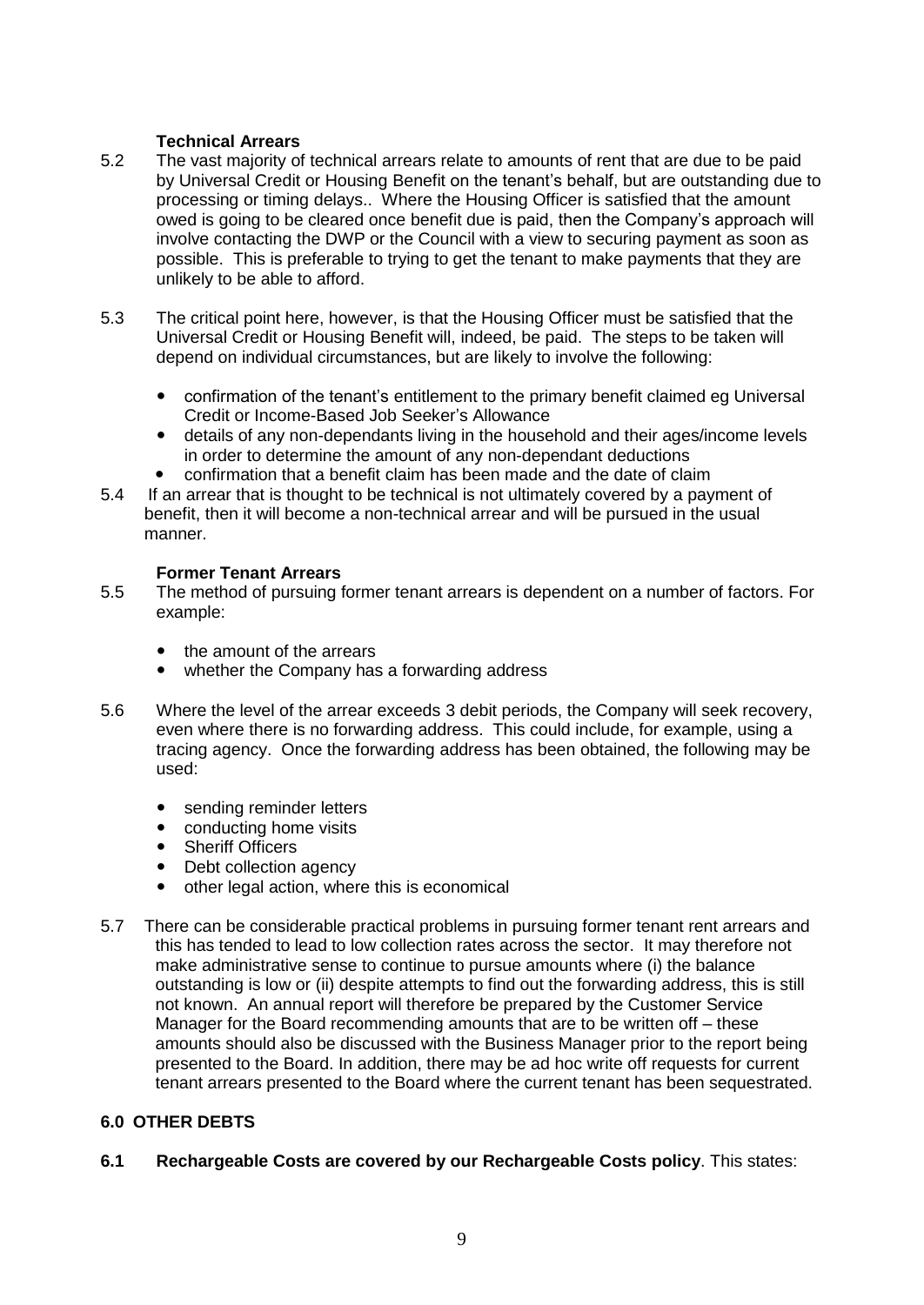- 6.1.1 For all rechargeable costs, if the invoice is not settled, the first reminder letter to the tenant for the repair bill will be issued 14 days after the invoice.
- 6.1.2 Failure to pay the outstanding invoice in full will result in a second and final reminder being sent informing the tenant that the issue will be referred to the Board of Homes for Life Housing Partnership, with a recommendation to proceed with legal action for recovery of the debt. The second and final reminder will be sent to the tenant 28 days following the issue of original invoice.
- 6.1.3 Failure to contact Homes for Life Housing Partnership on receipt of the second and final reminder will result in normal debt recovery procedures being instigated. The tenant will be given notice that the Board intend to proceed with legal action for recovery of the debt.
- 6.1.4 The cost effectiveness of actively pursuing relatively small repair accounts will be considered at all times. The Company will therefore write-off repair accounts at the financial year end where a reasonable attempt to collect has been made. This will not prevent the money being collected at a later date.

### **6.2 Unpaid factoring fees**

- 6.2.1 Core factoring services are recharged to homeowners at cost with a small administration fee charged for managing the service
- 6.2.2 Owners are invoiced once a year in May. Any unpaid fees that remain outstanding 28 days after invoice will automatically incur a late payment administration fee of **£15** and receive a 1st Reminder letter. Failure to address the arrear within 14 days of a 2nd reminder letter will result in a 3rd a final letter requiring payment within 7 working days.
- 6.2.3 Where an owner has failed to pay factoring fees after the  $3<sup>rd</sup>$  and final letter has been issued the Company may take legal action to recover the debt.

Additional administration and legal costs associated with Debt Recovery Action will then also be charged to the account.

- 6.2.4 Where the Company obtains a decree for payment and the debt is still not cleared the decree may be enforced by:
	- arresting wages
	- arresting bank account
	- stopping the owner selling their house.

### **7.0 PERFORMANCE MONITORING**

- 7.1 In order to measure the success of this policy and procedure, the Board will monitor performance. This does not mean that individual cases will be considered, rather performance against targets and trends in evidence will be examined.
- 7.2 The Board will agree an annual target for non-technical arrears as part of the business planning process. This will be derived from current levels and peer group benchmarks as published by The Scottish Housing Regulator. The Board will monitor progress quarterly via reports from staff and will include information on:
	- the total amount of rent arrears (technical, non-technical and former tenant)
	- arrears owed as a percentage of the annual rent debit